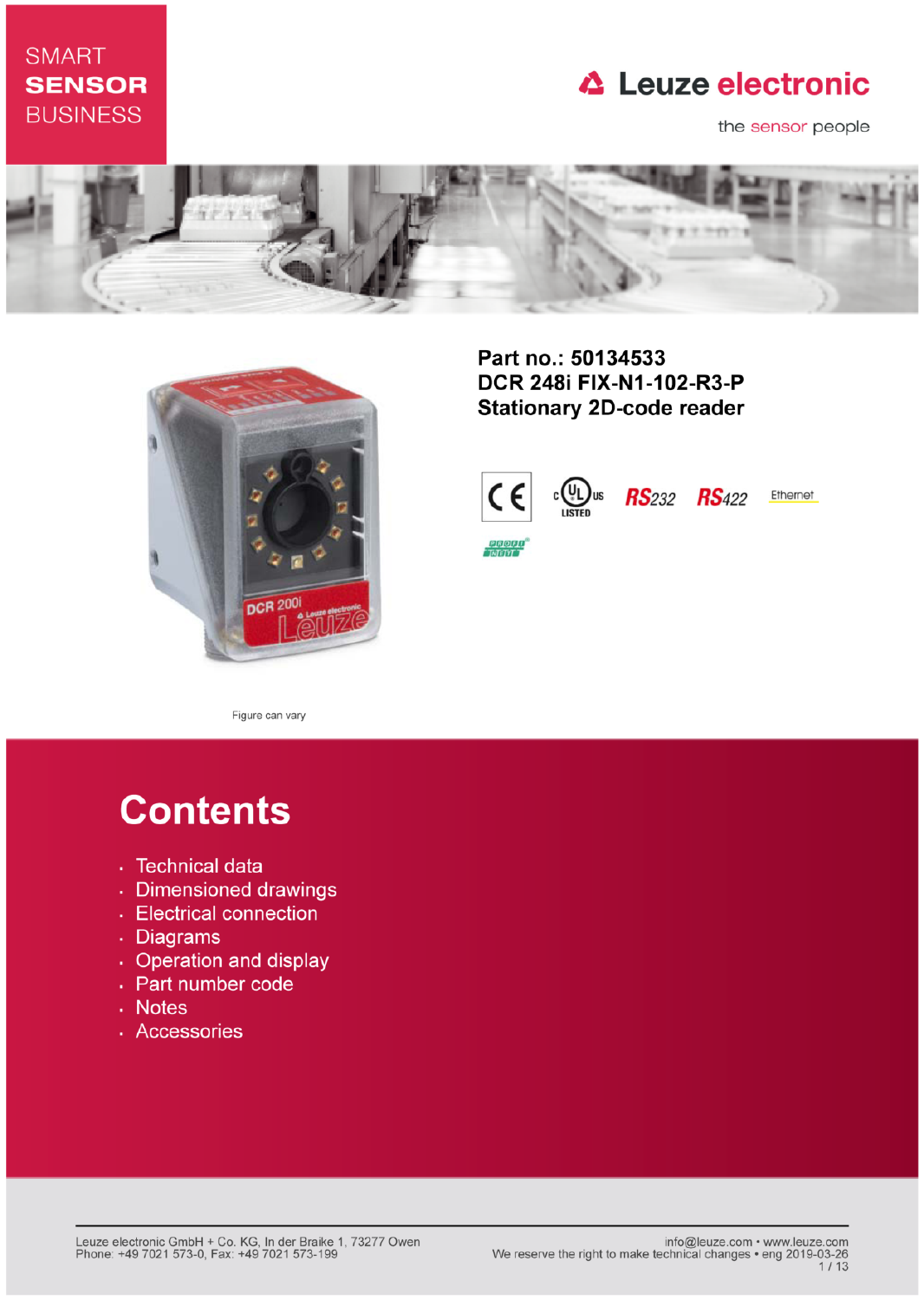### Part no.: 50134533 – DCR 248i FIX-N1-102-R3-P – Stationary 2D-code reader

#### **Technical data**

| <b>Basic data</b>                  |                                                                                                                                                                                                                                                                                                |  |  |
|------------------------------------|------------------------------------------------------------------------------------------------------------------------------------------------------------------------------------------------------------------------------------------------------------------------------------------------|--|--|
| Series                             | <b>DCR 200i</b>                                                                                                                                                                                                                                                                                |  |  |
| Chip                               | <b>CMOS</b>                                                                                                                                                                                                                                                                                    |  |  |
|                                    |                                                                                                                                                                                                                                                                                                |  |  |
| <b>Special design</b>              |                                                                                                                                                                                                                                                                                                |  |  |
| Special design                     | Polarization filter                                                                                                                                                                                                                                                                            |  |  |
|                                    |                                                                                                                                                                                                                                                                                                |  |  |
| <b>Functions</b>                   |                                                                                                                                                                                                                                                                                                |  |  |
| Software functions                 | Reading of 1D codes<br>Reading of 2D codes                                                                                                                                                                                                                                                     |  |  |
|                                    |                                                                                                                                                                                                                                                                                                |  |  |
| <b>Read data</b>                   |                                                                                                                                                                                                                                                                                                |  |  |
| Code types, readable               | 2/5 Interleaved<br>Aztec<br>Codabar<br>Code 128<br>Code 32<br>Code 39<br>Code 93<br>Data Matrix Code<br><b>EAN 128</b><br><b>EAN 8/13</b><br>GS1 Databar<br>GS1 Databar Omnidirectional<br>GS1 Databar QR code<br>GS1 Databar Stacked<br><b>PDF417</b><br>Pharma Code<br>QR code<br><b>UPC</b> |  |  |
|                                    |                                                                                                                                                                                                                                                                                                |  |  |
| <b>Optical data</b>                |                                                                                                                                                                                                                                                                                                |  |  |
| Reading distance                   | 40  120 mm                                                                                                                                                                                                                                                                                     |  |  |
| Light source                       | LED, Red                                                                                                                                                                                                                                                                                       |  |  |
| Transmitted-signal shape           | Pulsed                                                                                                                                                                                                                                                                                         |  |  |
| Camera resolution, horizontal      | 1,280 px                                                                                                                                                                                                                                                                                       |  |  |
| Camera resolution, vertical        | 960 px                                                                                                                                                                                                                                                                                         |  |  |
| Module size                        | $0.1270.5$ mm                                                                                                                                                                                                                                                                                  |  |  |
| Electronic shutter speed           | 0.0685ms                                                                                                                                                                                                                                                                                       |  |  |
| Camera type                        | Monochrome                                                                                                                                                                                                                                                                                     |  |  |
|                                    |                                                                                                                                                                                                                                                                                                |  |  |
| <b>Electrical data</b>             |                                                                                                                                                                                                                                                                                                |  |  |
| Protective circuit                 | Polarity reversal protection<br>Short circuit protected                                                                                                                                                                                                                                        |  |  |
| Performance data                   |                                                                                                                                                                                                                                                                                                |  |  |
| Supply voltage U <sub>B</sub>      | 18  30 V, DC                                                                                                                                                                                                                                                                                   |  |  |
| Average power consumption          | 8 W                                                                                                                                                                                                                                                                                            |  |  |
| <b>Inputs</b>                      |                                                                                                                                                                                                                                                                                                |  |  |
| Number of digital switching inputs | 1 Piece(s)                                                                                                                                                                                                                                                                                     |  |  |
| <b>Switching inputs</b>            |                                                                                                                                                                                                                                                                                                |  |  |
| Voltage type                       | DC                                                                                                                                                                                                                                                                                             |  |  |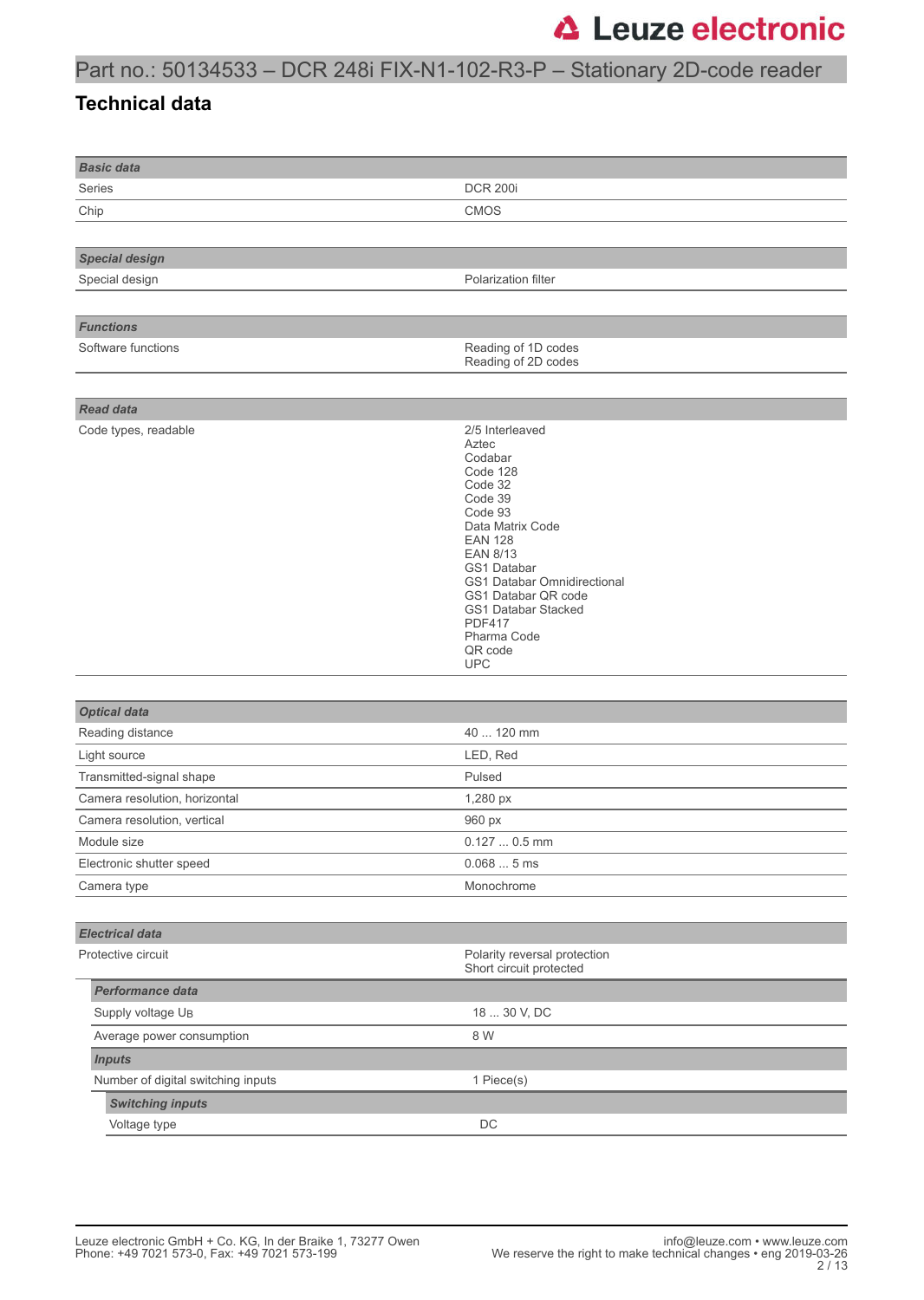### Part no.: 50134533 – DCR 248i FIX-N1-102-R3-P – Stationary 2D-code reader

| <b>Outputs</b>                      |                       |  |
|-------------------------------------|-----------------------|--|
| Number of digital switching outputs | 1 Piece(s)            |  |
| <b>Switching outputs</b>            |                       |  |
| Voltage type                        | <b>DC</b>             |  |
| Switching current, max.             | 100 mA                |  |
| <b>Switching output 1</b>           |                       |  |
| Switching element                   | MOSFET semiconductor, |  |
| Switching principle                 | +24 V switching       |  |
| Inputs/outputs selectable           |                       |  |
| Number of inputs/outputs selectable | 2 Piece(s)            |  |
| Voltage type, outputs               | DC                    |  |
| Voltage type, inputs                | DC                    |  |

| <b>Interface</b>      |                                            |  |  |
|-----------------------|--------------------------------------------|--|--|
| Type                  | RS 232, RS 422, Ethernet, PROFINET         |  |  |
| <b>RS 232</b>         |                                            |  |  |
| Function              | Process                                    |  |  |
| Transmission speed    | 4,800  115,200 Bd                          |  |  |
| Data format           | Adjustable                                 |  |  |
| Start bit             | 1                                          |  |  |
| Data bit              | 8 data bits                                |  |  |
| Stop bit              | 1 stop bit                                 |  |  |
| Parity                | None                                       |  |  |
| Transmission protocol | <stx><data><cr><lf></lf></cr></data></stx> |  |  |
| Data encoding         | <b>ASCII</b><br><b>Binary</b>              |  |  |
| <b>RS 422</b>         |                                            |  |  |
| Function              | Process                                    |  |  |
| Transmission speed    | 4,800  115,200 Bd                          |  |  |
| Data format           | Adjustable                                 |  |  |
| Start bit             | 1                                          |  |  |
| Data bit              | 7, 8 data bits                             |  |  |
| Stop bit              | 1, 2 stop bits                             |  |  |
| Data encoding         | <b>ASCII</b><br><b>Binary</b>              |  |  |
| <b>Ethernet</b>       |                                            |  |  |
| Architecture          | Client<br>Server                           |  |  |
| Address assignment    | <b>DHCP</b><br>Manual address assignment   |  |  |
| Transmission speed    | 10 / 100 Mbit/s                            |  |  |
| Function              | Process                                    |  |  |
| Switch functionality  | None                                       |  |  |
| Transmission protocol | TCP/IP, UDP                                |  |  |
| <b>Profinet</b>       |                                            |  |  |
| Function              | Process                                    |  |  |
| Conformance class     | B                                          |  |  |
| Protocol              | <b>PROFINET RT</b>                         |  |  |
| Transmission speed    | 100 Mbit/s                                 |  |  |
|                       |                                            |  |  |

*Service interface*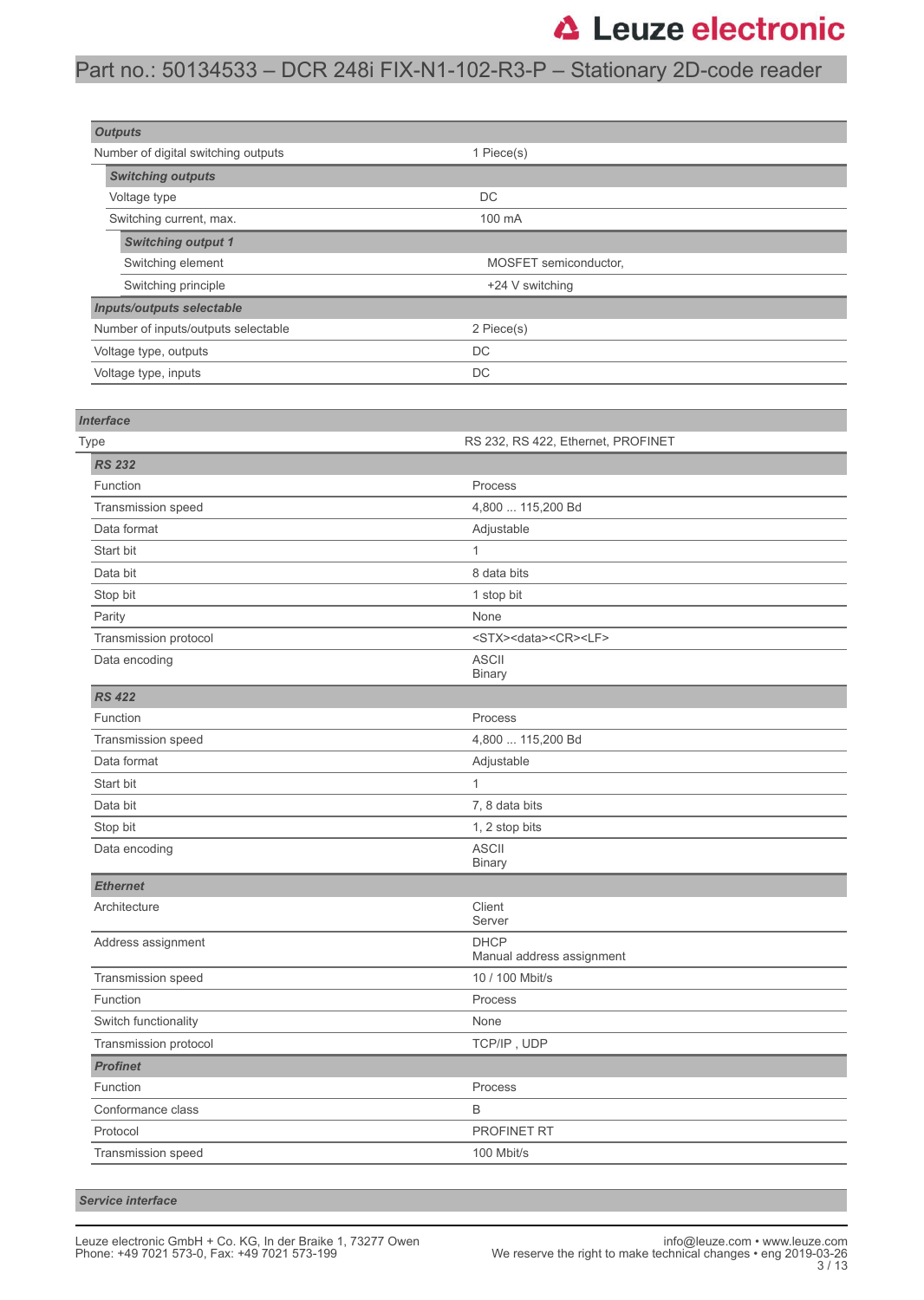# Part no.: 50134533 – DCR 248i FIX-N1-102-R3-P – Stationary 2D-code reader

Type

*Ethernet*

| <b>Connection</b>                   |                                                             |  |  |
|-------------------------------------|-------------------------------------------------------------|--|--|
| Number of connections               | 2 Piece(s)                                                  |  |  |
| <b>Connection 1</b>                 |                                                             |  |  |
| Type of connection                  | Connector                                                   |  |  |
| Function                            | Data interface<br>Signal IN<br>Signal OUT<br>Voltage supply |  |  |
| Thread size                         | M12                                                         |  |  |
| <b>Type</b>                         | Male                                                        |  |  |
| Material                            | Metal                                                       |  |  |
| No. of pins                         | $12$ -pin                                                   |  |  |
| Encoding                            | A-coded                                                     |  |  |
| <b>Connection 2</b>                 |                                                             |  |  |
| Type of connection                  | Connector                                                   |  |  |
| Function                            | Configuration interface<br>Data interface                   |  |  |
| Thread size                         | M12                                                         |  |  |
| <b>Type</b>                         | Female                                                      |  |  |
| Material                            | Metal                                                       |  |  |
| No. of pins                         | 4-pin                                                       |  |  |
| Encoding                            | D-coded                                                     |  |  |
|                                     |                                                             |  |  |
| <b>Mechanical data</b>              |                                                             |  |  |
| Design                              | Cubic                                                       |  |  |
| Dimension (W x H x L)               | 43 mm x 61 mm x 44 mm                                       |  |  |
| Housing material                    | Metal<br>Plastic, Diecast aluminum, PC                      |  |  |
| Lens cover material                 | Glass with polarization filter                              |  |  |
| Net weight                          | 120 g                                                       |  |  |
| Housing color                       | Silver                                                      |  |  |
| Type of fastening                   | Mounting thread<br>Via optional mounting device             |  |  |
|                                     |                                                             |  |  |
| <b>Operation and display</b>        |                                                             |  |  |
| Type of display                     | LED                                                         |  |  |
| Number of LEDs                      | 10 Piece(s)                                                 |  |  |
| Type of configuration               | Configuration codes<br>Teach-in<br>Via web browser          |  |  |
| Operational controls                | Button(s)                                                   |  |  |
| Function of the operational control | Adjustment mode<br>Auto-setup<br>Trigger                    |  |  |
|                                     |                                                             |  |  |
| <b>Environmental data</b>           |                                                             |  |  |
| Ambient temperature, operation      | 045 °C                                                      |  |  |
| Ambient temperature, storage        | $-20$ 70 °C                                                 |  |  |
| Relative humidity (non-condensing)  | 90 %                                                        |  |  |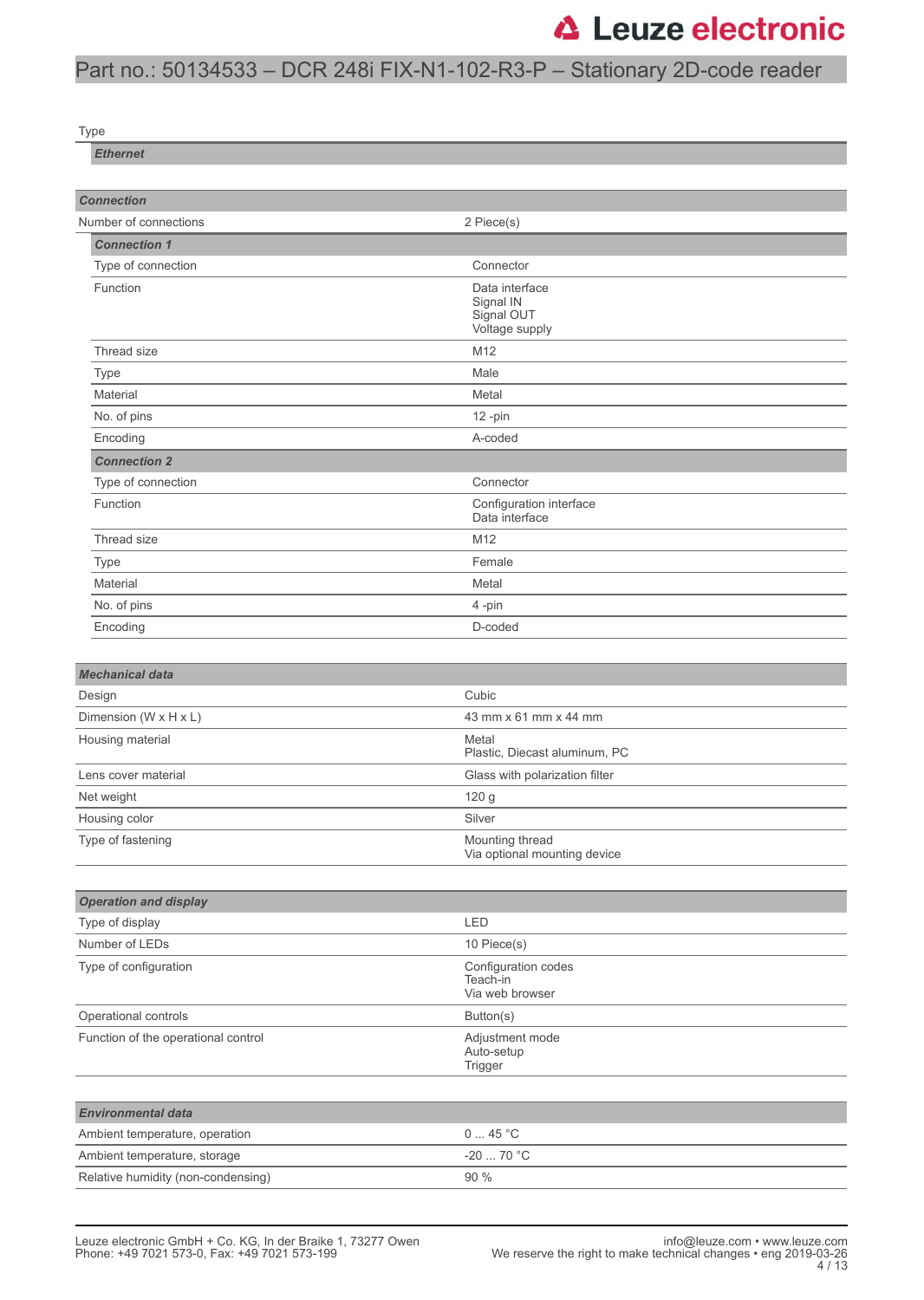### Part no.: 50134533 – DCR 248i FIX-N1-102-R3-P – Stationary 2D-code reader

| <b>Certifications</b>                                           |                              |
|-----------------------------------------------------------------|------------------------------|
| Degree of protection                                            | IP 65                        |
| <b>Protection class</b>                                         | Ш                            |
| Certifications                                                  | c UL US                      |
| Test procedure for EMC in accordance with standard              | EN 61000-6-2<br>EN 61000-6-4 |
| Test procedure for continuous shock in accordance with standard | IEC 60068-2-29, test Eb      |
| Test procedure for vibration in accordance with standard        | IEC 60068-2-6, test Fc       |
|                                                                 |                              |

| <b>Classification</b> |          |  |
|-----------------------|----------|--|
| Customs tariff number | 84719000 |  |
| eCl@ss 8.0            | 27280103 |  |
| eCl@ss 9.0            | 27280103 |  |
| ETIM 5.0              | EC002999 |  |
| ETIM 6.0              | EC002999 |  |

#### **Dimensioned drawings**

All dimensions in millimeters



#### **Electrical connection**

| <b>Connection 1</b> | <b>PWR/SWIO</b>                                             |
|---------------------|-------------------------------------------------------------|
| Type of connection  | Connector                                                   |
| Function            | Data interface<br>Signal IN<br>Signal OUT<br>Voltage supply |
| Thread size         | M <sub>12</sub>                                             |
| Type                | Male                                                        |
| Material            | Metal                                                       |
| No. of pins         | $12$ -pin                                                   |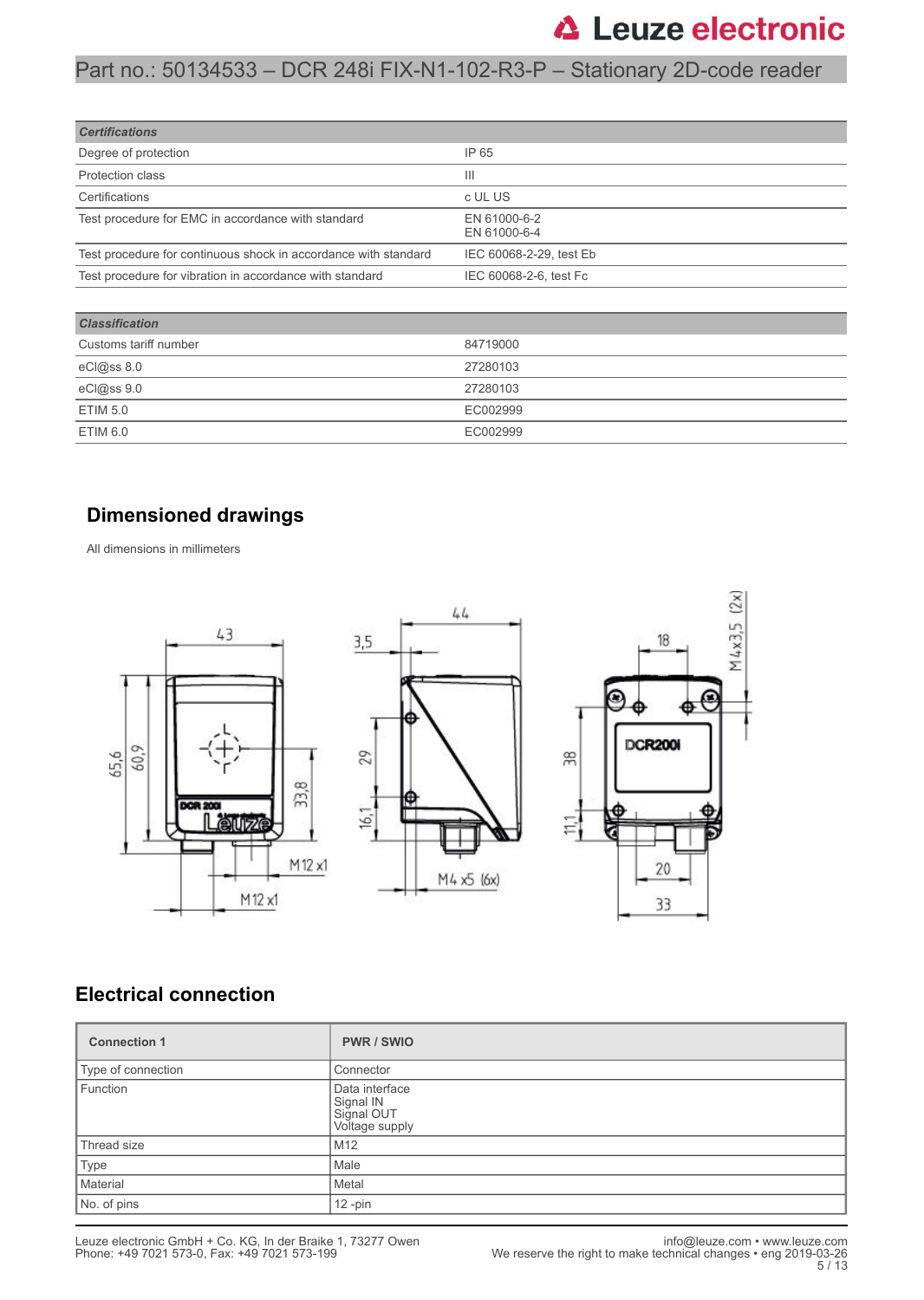### Part no.: 50134533 – DCR 248i FIX-N1-102-R3-P – Stationary 2D-code reader

| <b>Connection 1</b> | <b>PWR / SWIO</b> |
|---------------------|-------------------|
| Encoding            | A-coded           |

| Pin            | Pin assignment          |
|----------------|-------------------------|
| $\mathbf{1}$   | <b>VIN</b>              |
| $\mathbf{2}$   | <b>GNDIN</b>            |
| 3              | SWIN <sub>1</sub>       |
| $\overline{4}$ | SWOUT <sub>2</sub>      |
| 5              | FE.                     |
| 6              | GND RS 232 / GND RS 422 |
| $\overline{7}$ | Rx-                     |
| 8              | Tx-                     |
| 9              | RxD/Rx+                 |
| 10             | $TxD/Tx+$               |
| 11             | SWIO <sub>3</sub>       |
| 12             | SWIO 4                  |



| <b>Connection 2</b> | <b>HOST</b>                               |  |
|---------------------|-------------------------------------------|--|
| Type of connection  | Connector                                 |  |
| Function            | Configuration interface<br>Data interface |  |
| Thread size         | M <sub>12</sub>                           |  |
| Type                | Female                                    |  |
| Material<br>Metal   |                                           |  |
| No. of pins         | $4$ -pin                                  |  |
| Encoding            | D-coded                                   |  |

| Pin | Pin assignment |
|-----|----------------|
|     | $\Box$         |
|     | $RD+$          |
| c   | ' D-           |
|     | RD-            |

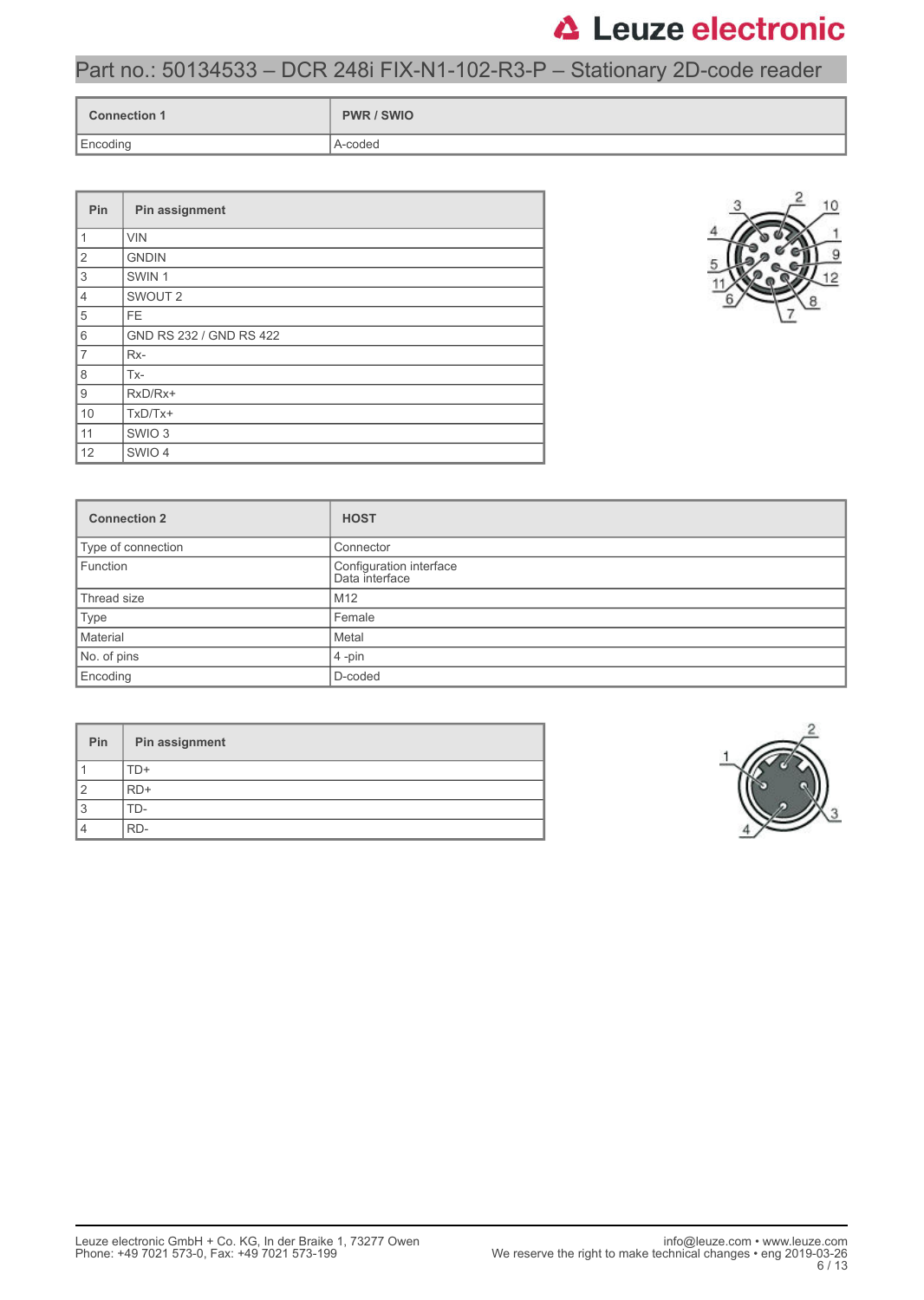Part no.: 50134533 – DCR 248i FIX-N1-102-R3-P – Stationary 2D-code reader

#### **Diagrams**

Reading distances



Relationship between camera distance and reading field size

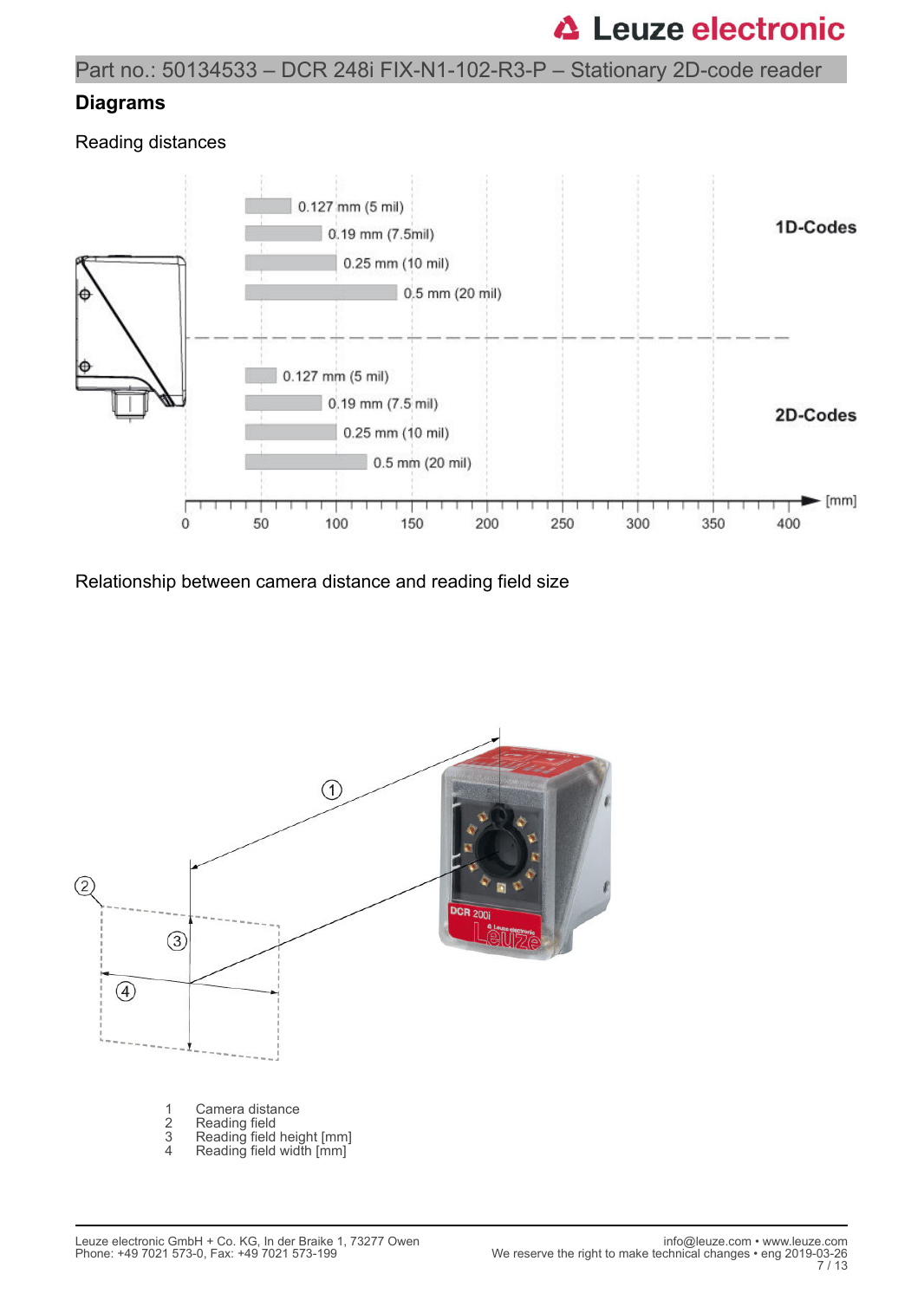### Part no.: 50134533 – DCR 248i FIX-N1-102-R3-P – Stationary 2D-code reader



1 Camera distance [mm]<br>2 Reading field: width x h Reading field: width x height [mm]

#### **Operation and display**

#### LEDs

| <b>LED</b>     |             | <b>Display</b>           | <b>Meaning</b>                                 |
|----------------|-------------|--------------------------|------------------------------------------------|
|                | <b>PWR</b>  | Off                      | No supply voltage                              |
|                |             | Green, flashing          | Initialization                                 |
|                |             | Green, continuous light  | Operational readiness                          |
|                |             | Orange, continuous light | Service operation                              |
|                |             | Red, flashing            | Device OK, warning set                         |
|                |             | Red, continuous light    | Device error                                   |
| 2              | <b>NET</b>  | Off                      | No supply voltage                              |
|                |             | Green, flashing          | Initialization                                 |
|                |             | Green, continuous light  | Operational readiness                          |
|                |             | Red, flashing            | Communication error                            |
|                |             | Red, continuous light    | Network error                                  |
| 3              | <b>LINK</b> | Green, continuous light  | Ethernet connection is established             |
|                |             | Yellow, flashing         | Data exchange active                           |
| $\overline{4}$ | <b>TRIG</b> | Green, flashing          | Trigger and display of the read quality        |
| 5              | <b>AUTO</b> | Green, flashing          | Auto-setup and display of the read quality     |
| 6              | ADJ         | Green, flashing          | Alignment mode and display of the read quality |
| $\overline{7}$ |             | TEACH Green, flashing    | Teach-in and display of the read quality       |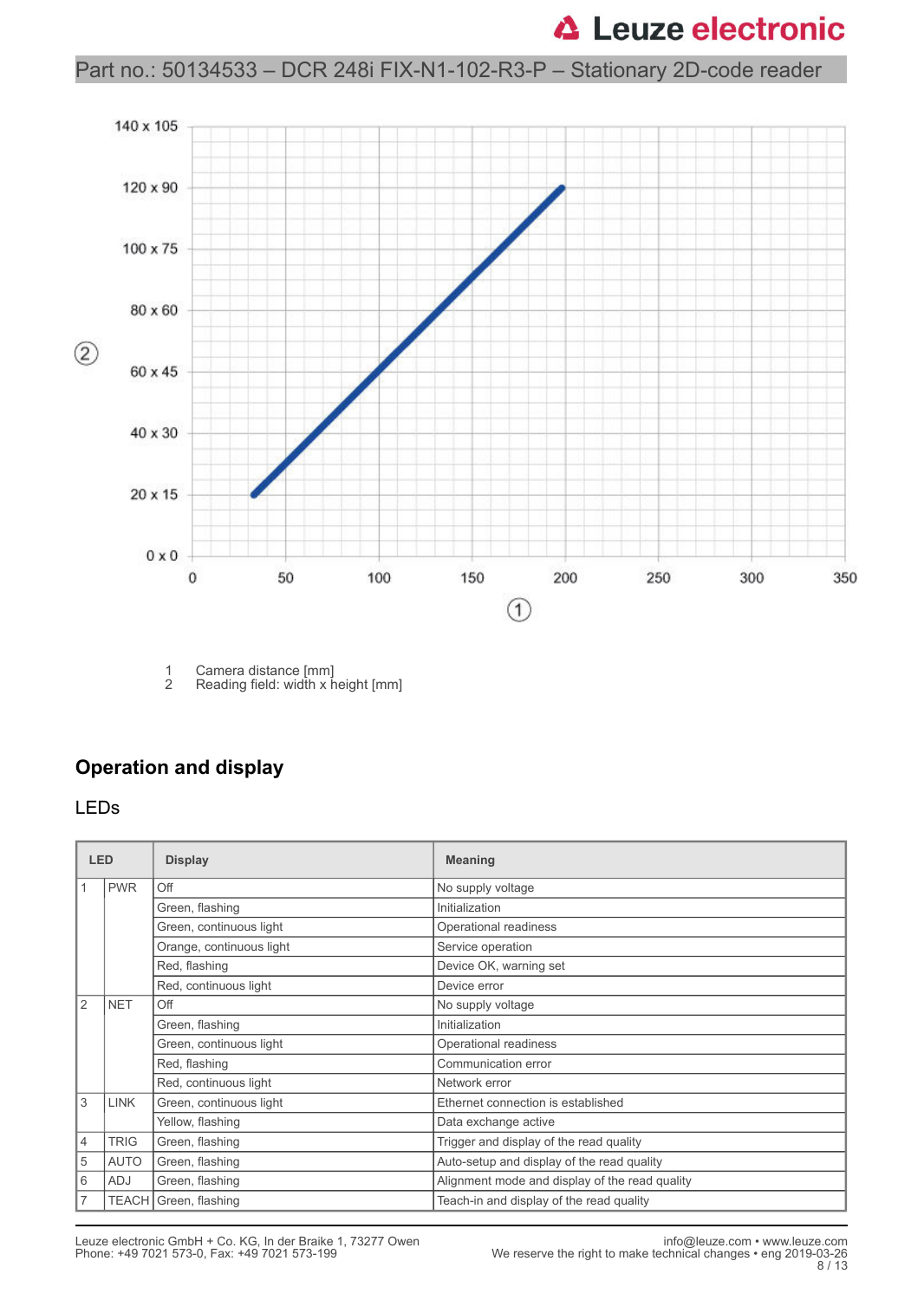#### Part no.: 50134533 – DCR 248i FIX-N1-102-R3-P – Stationary 2D-code reader

#### **Part number code**

Part designation: **DCR XXX YYY-Z-AAA-BC-D-EEEE**

| <b>DCR</b>  | <b>Operating principle:</b><br>DCR: Dual Code Reader                                                                                                                                     |
|-------------|------------------------------------------------------------------------------------------------------------------------------------------------------------------------------------------|
| <b>XXXX</b> | Series/interface (integrated fieldbus technology):<br>202i: Ethernet TCP/IP, UDP, RS 232/RS 422<br>248i: PROFINET-IO, Ethernet TCP/IP, UDP, RS 232/RS 422                                |
| <b>YYY</b>  | Equipment:<br>FIX: Fixed focal length                                                                                                                                                    |
| Ζ           | Optics:<br>U: Ultra high density (very close)<br>N: High Density (close)<br>M: Medium Density (medium distance)<br>F: Low Density (remote)<br>L: Ultra low density (very large distance) |
| AAA         | Beam exit:<br>$102:$ front                                                                                                                                                               |
| B           | Illumination:<br>R: Red light                                                                                                                                                            |
| C           | <b>Resolution range:</b><br>3: 1280 x 960 pixels                                                                                                                                         |
| D           | <b>Protective screen:</b><br>n/a: Plastic<br>G: Glass<br>P: Polarization filter                                                                                                          |
| EEEE        | <b>Special equipment:</b><br>V: Stainless steel housing<br>F001: NPN inputs/outputs<br>H: with heating                                                                                   |

**Note**

A list with all available device types can be found on the Leuze electronic website at www.leuze.com.

#### **Notes**

|           | Observe intended use!                                                            |  |  |  |  |  |  |
|-----------|----------------------------------------------------------------------------------|--|--|--|--|--|--|
| $\bullet$ | This product is not a safety sensor and is not intended as personnel protection. |  |  |  |  |  |  |
| $\bullet$ | The product may only be put into operation by competent persons.                 |  |  |  |  |  |  |
| $\bullet$ | Only use the product in accordance with its intended use.                        |  |  |  |  |  |  |

#### **Accessories**

### Connection technology - Connection cables

|   | Part no. | <b>Designation</b>       | <b>Article</b>   | <b>Description</b>                                                                                                                                           |
|---|----------|--------------------------|------------------|--------------------------------------------------------------------------------------------------------------------------------------------------------------|
| R | 50130281 | I KD S-M12-CA-<br>P1-020 | Connection cable | Connection 1: Connector, M12, Axial, Female, A-coded, 12-pin<br>Connection 2: Open end<br>Shielded: Yes<br>Cable length: 2,000 mm<br>Sheathing material: PUR |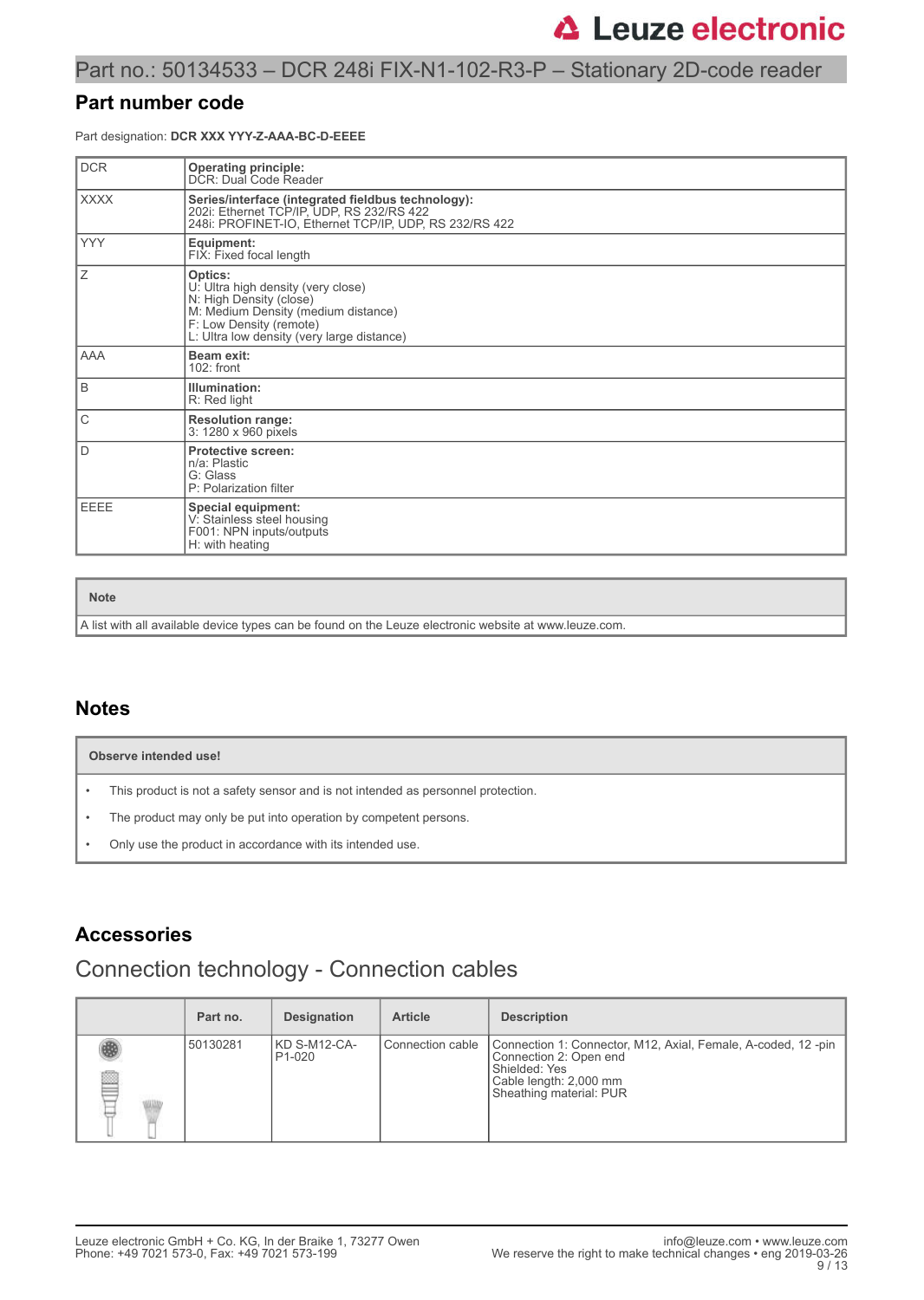### Part no.: 50134533 – DCR 248i FIX-N1-102-R3-P – Stationary 2D-code reader

|         |   | Part no. | <b>Designation</b>                  | <b>Article</b>   | <b>Description</b>                                                                                                                                                                             |
|---------|---|----------|-------------------------------------|------------------|------------------------------------------------------------------------------------------------------------------------------------------------------------------------------------------------|
|         |   | 50130282 | KD S-M12-CA-<br>P <sub>1</sub> -050 | Connection cable | Connection 1: Connector, M12, Axial, Female, A-coded, 12-pin<br>Connection 2: Open end<br>Shielded: Yes<br>Cable length: 5,000 mm<br>Sheathing material: PUR                                   |
|         |   | 50130283 | KD S-M12-CA-<br>P <sub>1</sub> -100 | Connection cable | Connection 1: Connector, M12, Axial, Female, A-coded, 12-pin<br>Connection 2: Open end<br>Shielded: Yes<br>Cable length: 10,000 mm<br>Sheathing material: PUR                                  |
|         |   | 50134943 | <b>KD S-M12-CW-</b><br>P1-050       | Connection cable | Connection 1: Connector, M12, Angled, Female, A-coded, 12 -<br>pin<br>Connection 2: Open end<br>Shielded: Yes<br>Cable length: 5,000 mm<br>Sheathing material: PUR                             |
|         |   | 50135073 | <b>KS ET-M12-4A-</b><br>P7-020      | Connection cable | Suitable for interface: Ethernet<br>Connection 1: Connector, M12, Axial, Male, D-coded, 4-pin<br>Connection 2: Open end<br>Shielded: Yes<br>Cable length: 2,000 mm<br>Sheathing material: PUR  |
|         | W | 50135074 | <b>KS ET-M12-4A-</b><br>P7-050      | Connection cable | Suitable for interface: Ethernet<br>Connection 1: Connector, M12, Axial, Male, D-coded, 4-pin<br>Connection 2: Open end<br>Shielded: Yes<br>Cable length: 5,000 mm<br>Sheathing material: PUR  |
|         |   | 50135075 | <b>KS ET-M12-4A-</b><br>P7-100      | Connection cable | Suitable for interface: Ethernet<br>Connection 1: Connector, M12, Axial, Male, D-coded, 4-pin<br>Connection 2: Open end<br>Shielded: Yes<br>Cable length: 10,000 mm<br>Sheathing material: PUR |
|         | W | 50135076 | KS ET-M12-4A-<br>P7-150             | Connection cable | Suitable for interface: Ethernet<br>Connection 1: Connector, M12, Axial, Male, D-coded, 4-pin<br>Connection 2: Open end<br>Shielded: Yes<br>Cable length: 15,000 mm<br>Sheathing material: PUR |
| $\odot$ | W | 50135077 | <b>KS ET-M12-4A-</b><br>P7-300      | Connection cable | Suitable for interface: Ethernet<br>Connection 1: Connector, M12, Axial, Male, D-coded, 4-pin<br>Connection 2: Open end<br>Shielded: Yes<br>Cable length: 30,000 mm<br>Sheathing material: PUR |
|         | W | 50134942 | <b>KS ET-M12-4W-</b><br>P7-050      | Connection cable | Suitable for interface: Ethernet<br>Connection 1: Connector, M12, Angled, Male, D-coded, 4-pin<br>Connection 2: Open end<br>Shielded: Yes<br>Cable length: 5,000 mm<br>Sheathing material: PUR |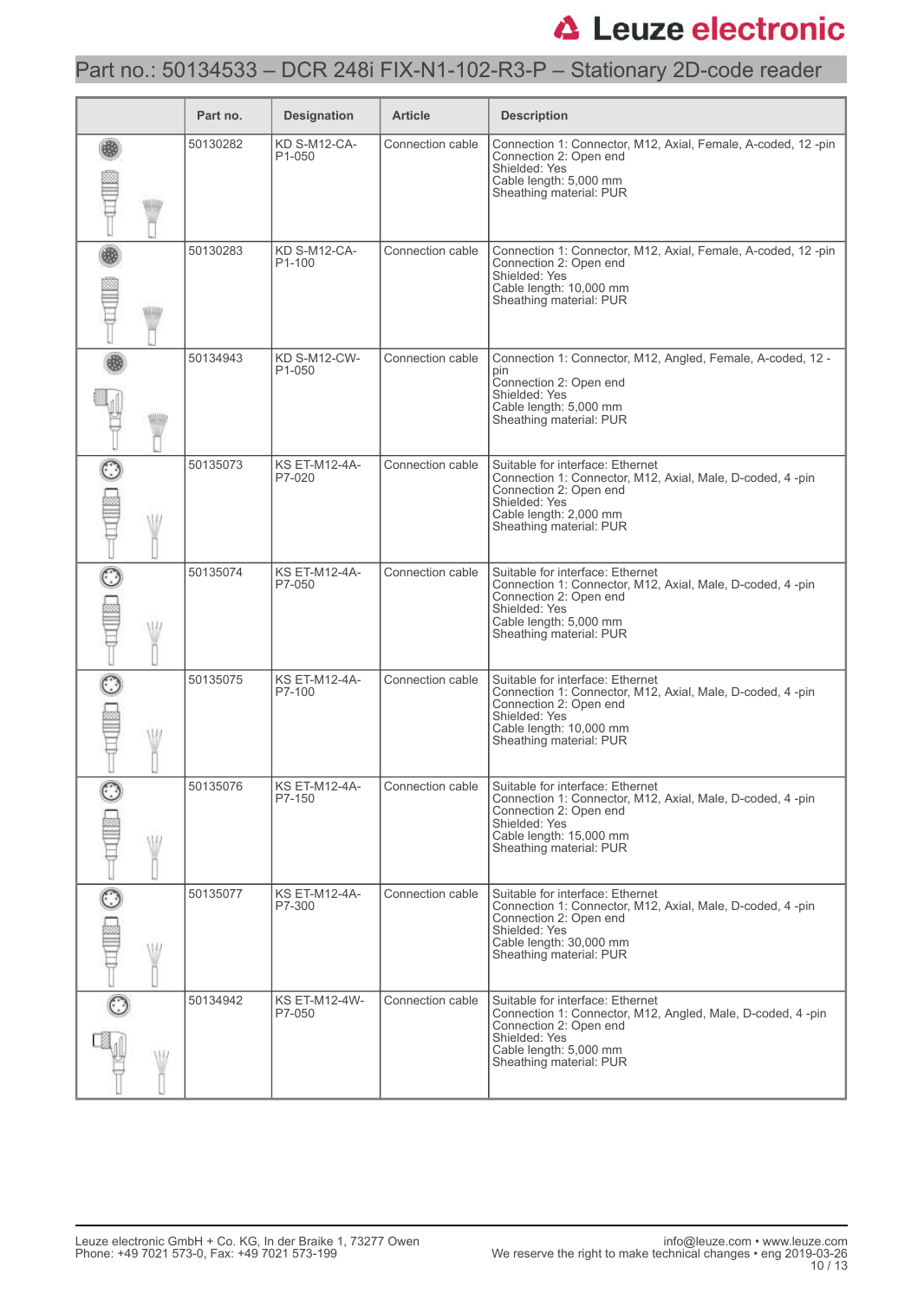# Part no.: 50134533 – DCR 248i FIX-N1-102-R3-P – Stationary 2D-code reader

### Connection technology - Interconnection cables

|         |   | Part no. | <b>Designation</b>                     | <b>Article</b>                  | <b>Description</b>                                                                                                                                                                                                                                           |
|---------|---|----------|----------------------------------------|---------------------------------|--------------------------------------------------------------------------------------------------------------------------------------------------------------------------------------------------------------------------------------------------------------|
|         |   | 50132488 | <b>KB JST-</b><br>M12A-12P-50          | <b>Interconnection</b><br>cable |                                                                                                                                                                                                                                                              |
| ☺       |   | 50137694 | KDS S-M12-CA-<br>M12-5A-<br>P1-004-23X | <b>Interconnection</b><br>cable | Connection 1: Connector, M12, Axial, Female, A-coded, 12-pin<br>Connection 2: Connector, M12, Axial, Male, A-coded, 5-pin<br>Shielded: Yes<br>Cable, crossed: Connection 1, pin 2 <-> connection 2, pin 3<br>Cable length: 400 mm<br>Sheathing material: PUR |
|         |   | 50130284 | KDS S-M12-CA-<br>M12-CA-P1-020         | Interconnection<br>cable        | Connection 1: Connector, M12, Axial, Female, A-coded, 12-pin<br>Connection 2: Connector, M12, Axial, Male, A-coded, 12-pin<br>Shielded: Yes<br>Cable length: 2,000 mm<br>Sheathing material: PUR                                                             |
|         | ☉ | 50130285 | KDS S-M12-CA-<br>M12-CA-P1-050         | <b>Interconnection</b><br>cable | Connection 1: Connector, M12, Axial, Female, A-coded, 12-pin<br>Connection 2: Connector, M12, Axial, Male, A-coded, 12-pin<br>Shielded: Yes<br>Cable length: 5,000 mm<br>Sheathing material: PUR                                                             |
|         |   | 50130286 | KDS S-M12-CA-<br>M12-CA-P1-100         | Interconnection<br>cable        | Connection 1: Connector, M12, Axial, Female, A-coded, 12-pin<br>Connection 2: Connector, M12, Axial, Male, A-coded, 12-pin<br>Shielded: Yes<br>Cable length: 10,000 mm<br>Sheathing material: PUR                                                            |
| $\odot$ |   | 50137077 | <b>KSS ET-M12-4A-</b><br>M12-4A-P7-020 | <b>Interconnection</b><br>cable | Suitable for interface: Ethernet<br>Connection 1: Connector, M12, Axial, Male, D-coded, 4-pin<br>Connection 2: Connector, M12, Axial, Male, D-coded, 4 -pin<br>Shielded: Yes<br>Cable length: 1,000 mm<br>Sheathing material: PUR                            |
|         |   | 50137078 | <b>KSS ET-M12-4A-</b><br>M12-4A-P7-050 | Interconnection<br>cable        | Suitable for interface: Ethernet<br>Connection 1: Connector, M12, Axial, Male, D-coded, 4 -pin<br>Connection 2: Connector, M12, Axial, Male, D-coded, 4 -pin<br>Shielded: Yes<br>Cable length: 1,000 mm<br>Sheathing material: PUR                           |
|         |   | 50137079 | <b>KSS ET-M12-4A-</b><br>M12-4A-P7-100 | Interconnection<br>cable        | Suitable for interface: Ethernet<br>Connection 1: Connector, M12, Axial, Male, D-coded, 4 -pin<br>Connection 2: Connector, M12, Axial, Male, D-coded, 4-pin<br>Shielded: Yes<br>Cable length: 10,000 mm<br>Sheathing material: PUR                           |
| $\odot$ |   | 50137080 | <b>KSS ET-M12-4A-</b><br>M12-4A-P7-150 | Interconnection<br>cable        | Suitable for interface: Ethernet<br>Connection 1: Connector, M12, Axial, Male, D-coded, 4 -pin<br>Connection 2: Connector, M12, Axial, Male, D-coded, 4-pin<br>Shielded: Yes<br>Cable length: 15,000 mm<br>Sheathing material: PUR                           |
| ١<br>⇔  |   | 50135080 | <b>KSS ET-M12-4A-</b><br>RJ45-A-P7-020 | <b>Interconnection</b><br>cable | Suitable for interface: Ethernet<br>Connection 1: Connector, M12, Axial, Male, D-coded, 4-pin<br>Connection 2: RJ45<br>Shielded: Yes<br>Cable length: 2,000 mm<br>Sheathing material: PUR                                                                    |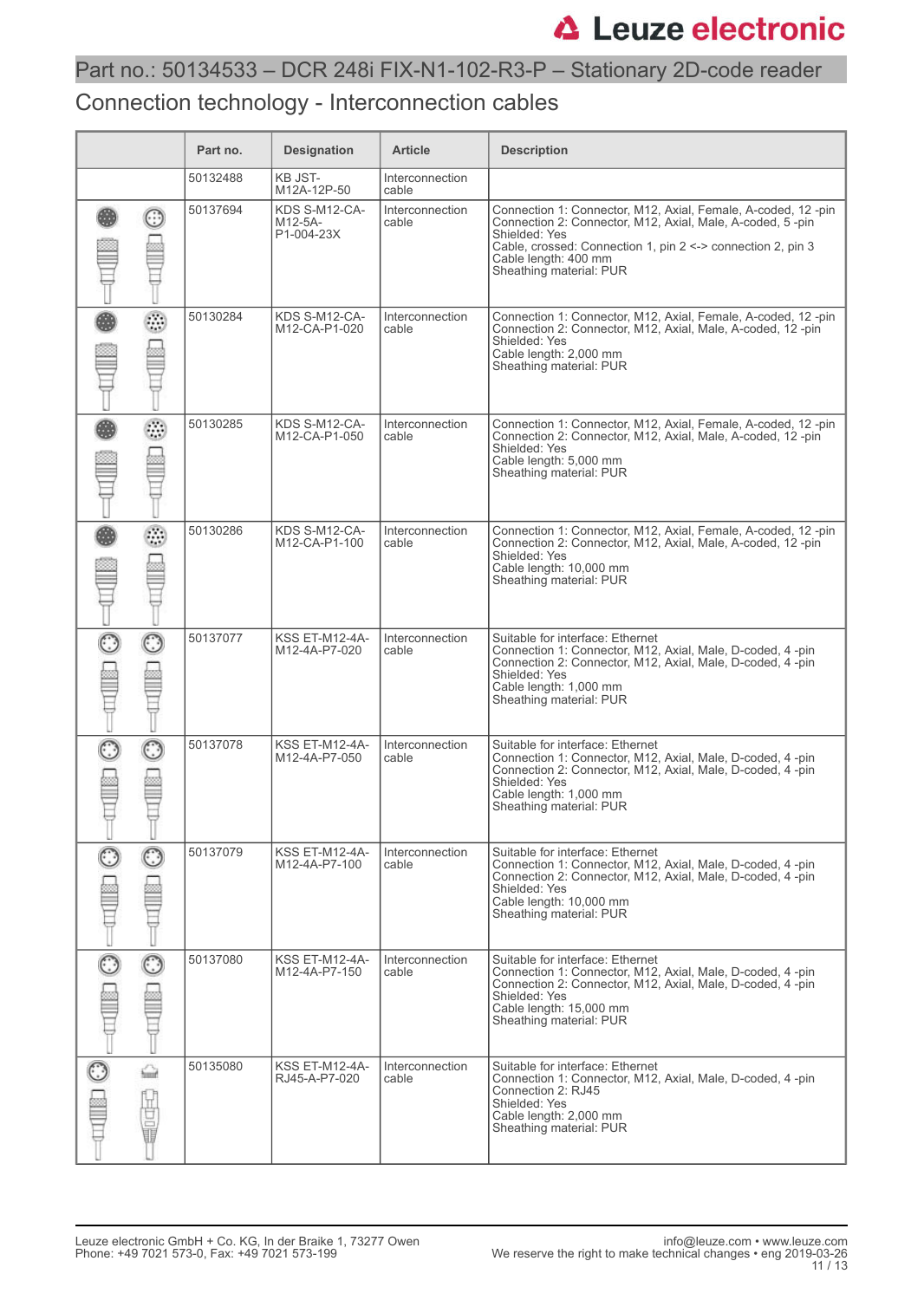### Part no.: 50134533 – DCR 248i FIX-N1-102-R3-P – Stationary 2D-code reader

|        | Part no. | <b>Designation</b>                     | <b>Article</b>           | <b>Description</b>                                                                                                                                                                          |
|--------|----------|----------------------------------------|--------------------------|---------------------------------------------------------------------------------------------------------------------------------------------------------------------------------------------|
| 9      | 50135081 | KSS ET-M12-4A-<br>RJ45-A-P7-050        | Interconnection<br>cable | Suitable for interface: Ethernet<br>Connection 1: Connector, M12, Axial, Male, D-coded, 4-pin<br>Connection 2: RJ45<br>Shielded: Yes<br>Cable length: 5,000 mm<br>Sheathing material: PUR   |
| 9      | 50135082 | <b>KSS ET-M12-4A-</b><br>RJ45-A-P7-100 | Interconnection<br>cable | Suitable for interface: Ethernet<br>Connection 1: Connector, M12, Axial, Male, D-coded, 4-pin<br>Connection 2: RJ45<br>Shielded: Yes<br>Cable length: 10,000 mm<br>Sheathing material: PUR  |
| 팀<br>ī | 50135083 | KSS ET-M12-4A-<br>RJ45-A-P7-150        | Interconnection<br>cable | Suitable for interface: Ethernet<br>Connection 1: Connector, M12, Axial, Male, D-coded, 4-pin<br>Connection 2: RJ45<br>Shielded: Yes<br>Cable length: 15,000 mm<br>Sheathing material: PUR  |
| 팀<br>ī | 50135084 | KSS ET-M12-4A-<br>RJ45-A-P7-300        | Interconnection<br>cable | Suitable for interface: Ethernet<br>Connection 1: Connector, M12, Axial, Male, D-coded, 4 -pin<br>Connection 2: RJ45<br>Shielded: Yes<br>Cable length: 30,000 mm<br>Sheathing material: PUR |

# Mounting technology - Mounting brackets

| Part no. | <b>Designation</b> | <b>Article</b>   | <b>Description</b>                                                                                                                                                                       |
|----------|--------------------|------------------|------------------------------------------------------------------------------------------------------------------------------------------------------------------------------------------|
| 50132151 | IBT 320M           | Mounting bracket | Design of mounting device: Angle, L-shape<br>Fastening, at system: Through-hole mounting<br>Mounting bracket, at device: Screw type<br>Type of mounting device: Rigid<br>Material: Metal |

## Mounting technology - Rod mounts

| Part no. | <b>Designation</b>                                    | <b>Article</b>  | <b>Description</b>                                                                                                                                                                                                                             |
|----------|-------------------------------------------------------|-----------------|------------------------------------------------------------------------------------------------------------------------------------------------------------------------------------------------------------------------------------------------|
| 50132150 | BTU 320M-D12                                          | Mounting system | Contains: 4x M4 x 6 screws<br>Design of mounting device: Mounting system<br>Fastening, at system: For 12 mm rod<br>Mounting bracket, at device: Screw type<br>Type of mounting device: Clampable, Adjustable, Turning, 360°<br>Material: Metal |
| 50132453 | <b>BTU 320M-</b><br>D <sub>12</sub> -RL <sub>70</sub> | Mounting system | Contains: 4x M4 x 6 screws<br>Design of mounting device: Mounting system<br>Fastening, at system: For 12 mm rod<br>Mounting bracket, at device: Screw type<br>Type of mounting device: Turning, 360°, Adjustable, Clampable<br>Material: Metal |

### **General**

| Part no. | <b>Designation</b> | <b>Article</b>                    | <b>Description</b> |
|----------|--------------------|-----------------------------------|--------------------|
| 50132562 |                    | AC-RL-70/40-Diff Vision component |                    |